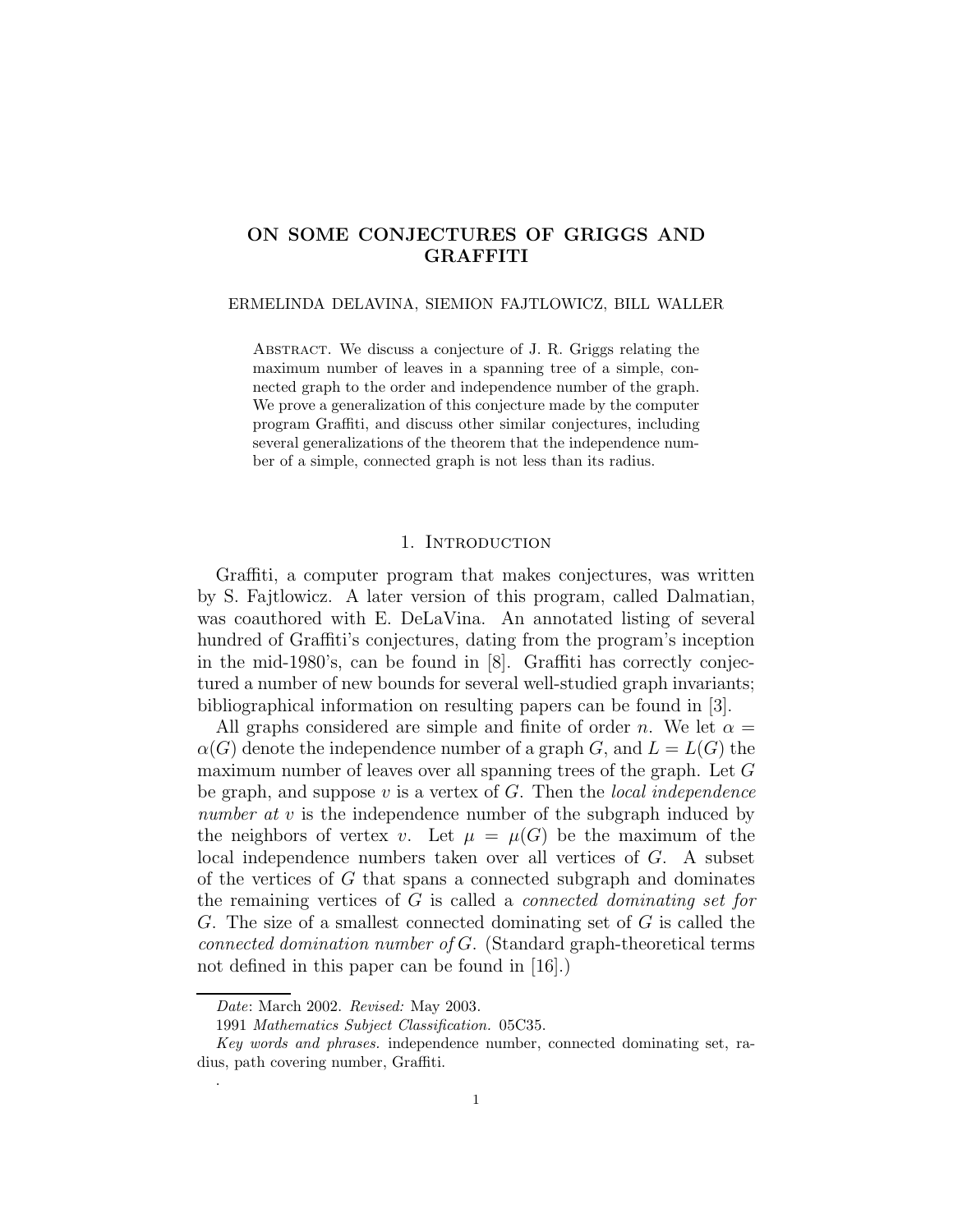In 1996, J. R. Griggs communicated the following conjecture to DeLaVina.

### **Conjecture 1.** (Griggs) Let G be a connected graph. Then

 $L > n - 2\alpha + 1$ .

Griggs further inquired as to whether Graffiti could make such a conjecture. DeLaVina's subsequent experiments with Graffiti resulted in the program conjecturing a number of other lower bounds for the invariant L. Many of these bounds are now known to be correct [2]. While determining  $L$  exactly is NP-hard [12], quite a few papers have considered the problem of finding lower bounds for  $L$  (see [10], [11] and [14]). Interestingly, Graffiti did not duplicate Griggs' conjecture. Instead, it discovered the following statement, which is stronger than Griggs' conjecture for graphs other than cliques.

## **Conjecture 2.** (Graffiti) Let G be a connected graph. Then

$$
L \ge n + \mu - 2\alpha - 1.
$$

A subset of vertices is a connected dominating set if and only if its complement is the set of leaves of a spanning tree. Therefore, inequalities of the form  $L \geq n - i$ , where i is some graph invariant, are of interest because i provides an upper bound on the connected domination number of G. These conjectures of Griggs and Graffiti state inequalities of this form. The connected domination number of a graph has been considered in several recent papers (see [1]).

DeLaVina and Fajtlowicz proved Griggs' conjecture shortly after Graffiti made the stronger conjecture. (Y. Caro communicated an independent proof to Griggs as well.) We defer all proofs until later in the paper; however, the proof of Conjecture 2 (likewise the original proof of Conjecture 1) is closely based on techniques used by Fajtlowicz and B. Waller in [9] to prove the following Theorem 1. This theorem results from one of Graffiti's earliest conjectures. Alternative proofs of this theorem are given by O. Favaron (see [8]) and Fajtlowicz (see [6]); the result also follows from a lemma due to F. Chung quoted in [5]. We let  $r = r(G)$  denote the radius of a graph G.

**Theorem 1.** (Fajtlowicz and Waller) Let G be a connected graph. Then

# $\alpha > r$ .

The proof of Conjecture 2 can be extended to prove the following Theorem 2 due to Fajtlowicz. Note again that Theorem 2 is a strengthening of Theorem 1 for graphs other than cliques. As far as we are aware, it is the first known improvement of Theorem 1.

2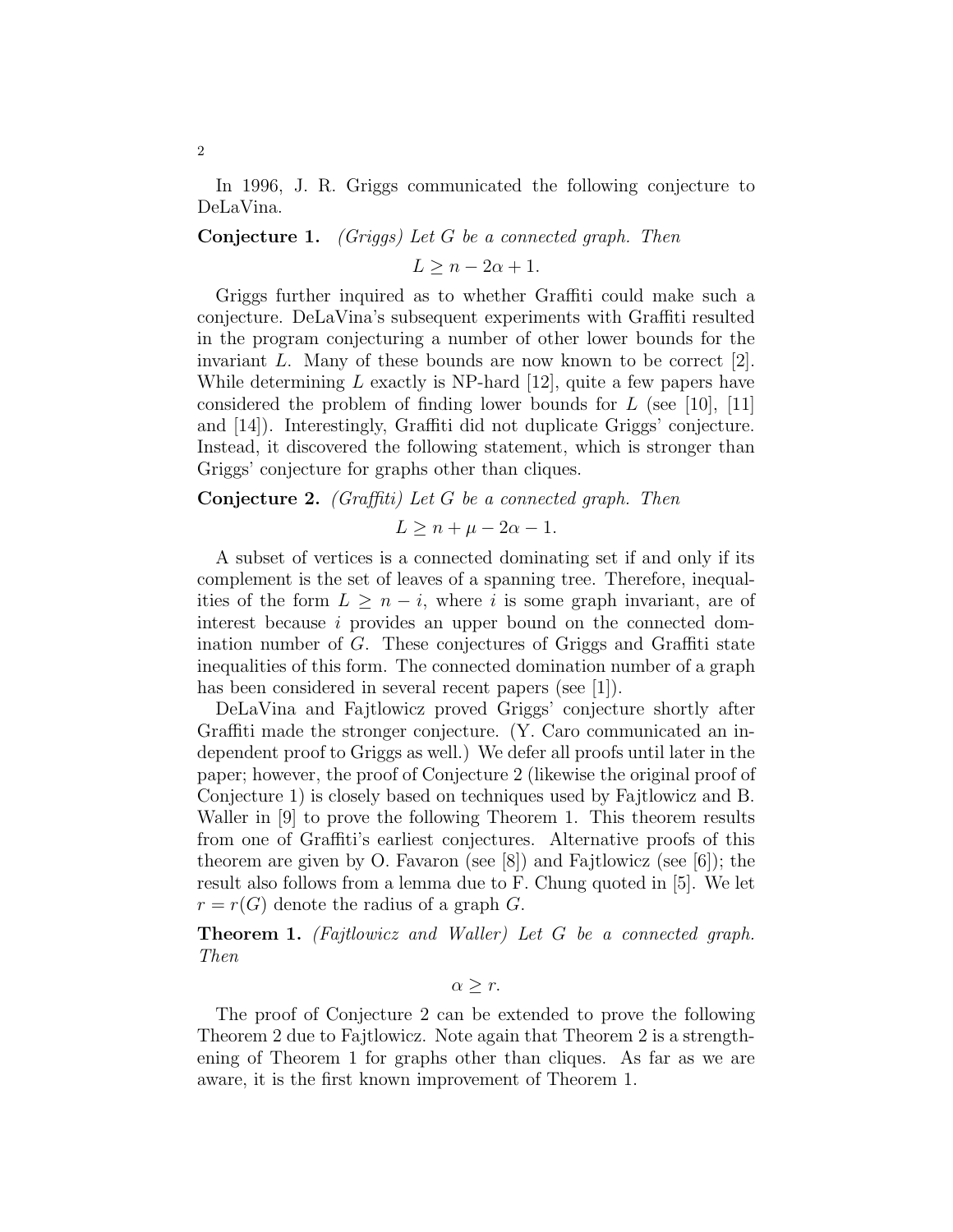#### **Theorem 2.** (Fajtlowicz) Let G be a connected graph. Then

$$
\alpha \ge r + \mu - 2.
$$

For certain types of graphs, the inequality provided by Theorem 1 is sharp. For instance, paths and cycles of even order, or barbells with odd diameter, have this property. Thus Theorem 2 provides a necessary condition for this inequality to be sharp, namely,  $\mu \leq 2$ .

Fajtlowicz was inspired to suggest Theorem 2 because of another generalization of Theorem 1 made by Graffiti. A collection of vertex disjoint paths which cover all vertices of a graph  $G$  is called a *path* covering of G. The size of a smallest path covering will be called the path covering number of G; we use  $\rho = \rho(G)$  to denote this number. In [13], L. Lovasz found a simple, but nice bound for the independence number:  $\alpha \geq \rho$ . In light of this bound and Graffiti's bound  $\alpha \geq r$ , the following of Graffiti's conjectures was of particular interest to us.

## **Conjecture 3.** (Graffiti [7]) Let G be a connected graph. Then

$$
\alpha \ge r + \rho - 1.
$$

The "−1" term is required, for otherwise cliques with more than one vertex would be obvious counterexamples. We note that the conjecture is true for values of  $r \leq 3$ ; Lovasz proved this within hours of learning of the conjecture [private communication]. However, DeLaVina and Waller have found counterexamples to this conjecture for all  $r \geq 4$  [4]. In fact, they demonstrate a family of trees  $\{T_k \mid k = 1, 2, 3, \dots\}$  where

$$
r(T_{2k}) + \rho(T_{2k}) - \alpha(T_{2k}) = k.
$$

For the sake of completeness, we will repeat the construction of  $T_{2k}$  in the next section. Upon being informed of counterexamples to Conjecture 3, Graffiti made the following two conjectures.

**Conjecture 4.** (Graffiti) Let G be a connected graph. Then

$$
\alpha \ge \left\lfloor \frac{r}{2} \right\rfloor + \rho.
$$

**Conjecture 5.** (Graffiti) Let G be a connected graph. Then

$$
\alpha \ge r + \frac{\rho - 1}{2}.
$$

Figure 1 shows an example of equality for Conjectures 4 and 5. They remain open in the general case. However, both conjectures are true if restated for trees, as shown by the following two theorems. The proof of Theorem 3 is derived from the counterexamples to Conjecture 4 mentioned earlier and is given in [4]; the proof of Theorem 4 is given in the next section. In section 3, we list some additional conjectures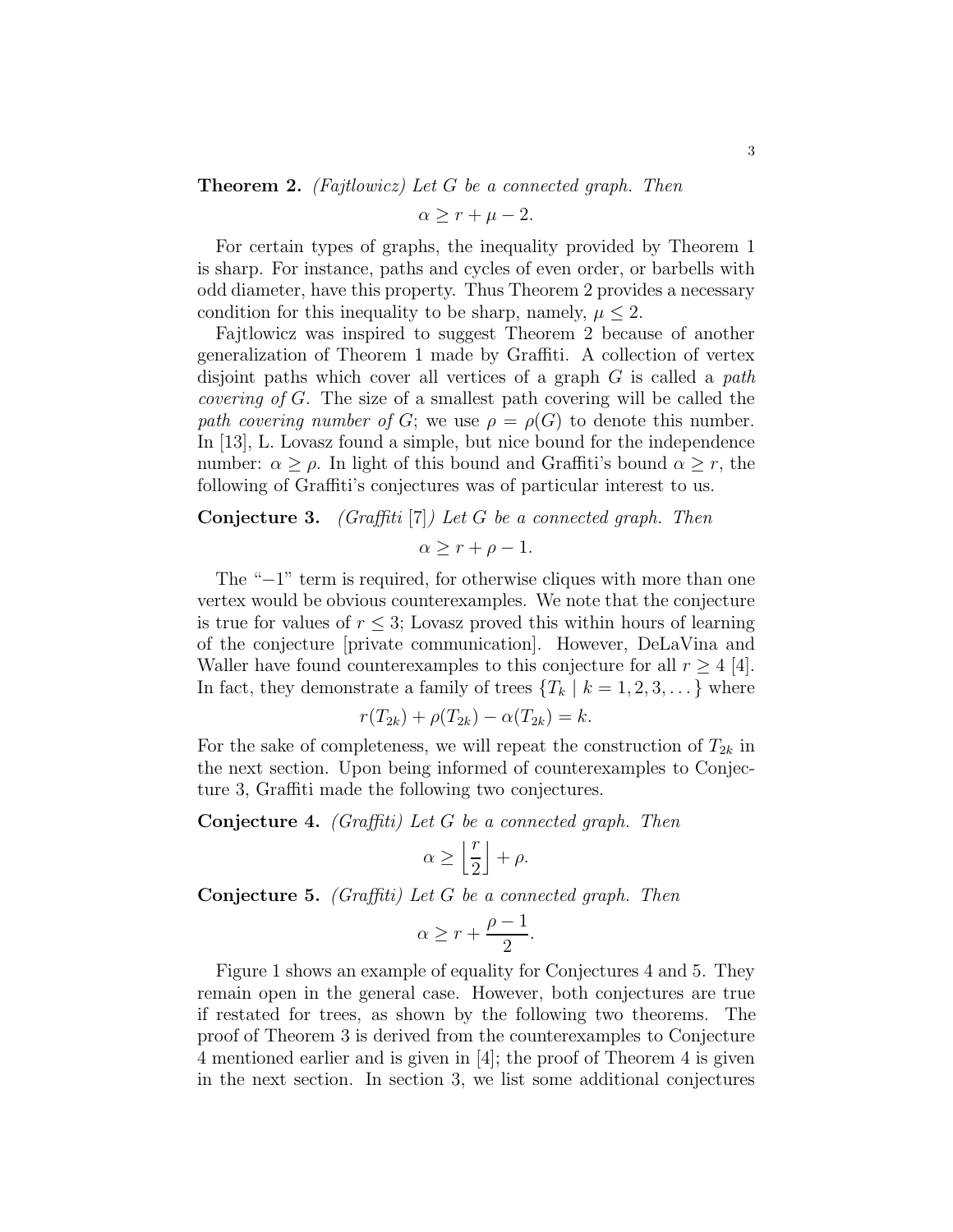

FIGURE 1. Example of equality for Conjectures 4 and 5

regarding the independence number that Graffiti generated at the same time as Conjectures 4 and 5.

**Theorem 3.** (DeLaVina and Waller) Let T be a tree of order more than 2 and suppose d is the number of vertices contained on a path in T of maximum length (i.e. d is one more than the diameter of  $T$ ). Put  $x = |d/3|$ . If x is even, then

$$
\alpha \ge \left(\frac{2x}{3x+2}\right)r + \rho.
$$

On the other hand, suppose x is odd. Then

$$
\alpha \ge \left(\frac{2x}{3x+1}\right)r + \rho.
$$

Moreover, both bounds are sharp, for all possible values of  $x$ .

**Theorem 4.** Let T be a tree. Then

$$
\alpha \geq r + \frac{\rho-1}{2}.
$$

Of course, this bound is sharp for paths of even order. The tree in Figure 1 shows this bound is sharp, even when  $\rho > 1$ . Furthermore, one can easily extend this tree to demonstrate other cases of equality where  $\rho > 1$ , for all  $r \geq 4$ .

#### 2. Proofs of Main Results

Proof of Conjecture 2. In a 1986 paper by Fajtlowicz and Waller [9], a connected dominating set was called a trunk, since any trunk for G can be used to create a spanning tree where each of the non-trunk vertices of  $G$  is a leaf of the spanning tree. Now in trying to establish inequalities of the form  $L \geq n-i$ , where i is some graph invariant, it is enough to show that G has a connected dominating set with no more than i vertices. Thus in order to prove Conjecture 2, we need only show the existence of a connected dominating set of size at most  $2\alpha - \mu + 1$ . Lemma 1 provides such a set. This lemma is essentially Waller's Lemma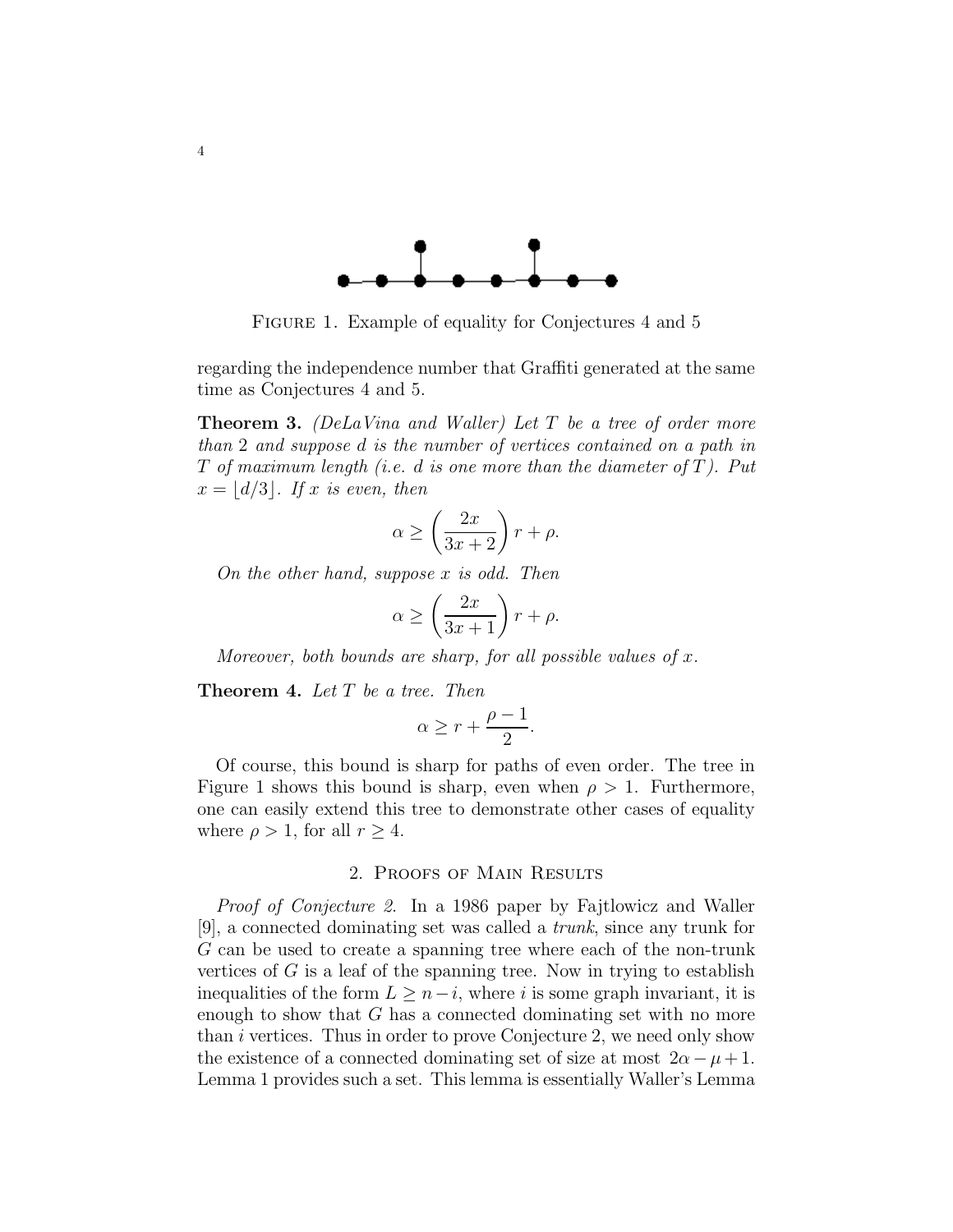5.2 given in [15]; however, for the purposes of this paper we begin with a vertex that realizes maximum local independence.

**Lemma 1.** Suppose G is a connected graph such that  $\mu \geq 2$  (i.e. G is not a clique). Then there exists a maximal independent subset M of the vertices of  $G$ , and a connected dominating set  $T$  containing  $M$ , such that T has no more than  $2|M|-\mu+1$  vertices.

Proof. Let c be a vertex such that the local independence number at c is  $\mu$ , and let S be a maximum independent subset of vertices of the subgraph spanned by c and its neighbors. Since  $\mu \geq 2$ , it follows  $c \notin S$ . We will inductively construct a sequence  $T_1, T_2, \ldots, T_k$  of subsets of vertices of G where each subset spans a connected subgraph and  $T_k$ is a connected dominating set. In addition, we will define sequences  $M_1, M_2, \ldots, M_k; B_0, B_1, \ldots, B_{k-1}; \text{ and } N_1, N_2, \ldots, N_k \text{ of subsets of }$ vertices of G such that for  $j = 1, 2, \ldots, k$ :

- 1)  $M_i$  is independent and  $|M_i| = \mu + j 1$ ,
- 2)  $|B_{i-1}| \leq j$ ,
- 3)  $N_j$  is the set of all neighbors of vertices in  $M_j$ ,
- 4)  $B_{i-1} \subset N_i$ , and
- 5)  $B_{j-1} \cap M_j = \emptyset$  and  $T_j = B_{j-1} \cup M_j$ .

We begin by taking  $M_1 = S$ ,  $B_0 = \{c\}$ , and  $T_1 = M_1 \cup B_0$ . Clearly  $T_1$  spans a connected subgraph and Conditions 1–5 are satisfied.

Now suppose each of the sets  $T_j$ ,  $M_j$ ,  $B_{j-1}$ , and  $N_j$  have been defined for  $j \geq 1$  and satisfy the given conditions. If  $M_i$  is a maximal independent set, then  $T_i$  must be a connected dominating set, so we put  $M = M_j$  and  $T = T_j$  and stop. Since,

 $|T_j| = |B_{j-1} \cup M_j| = |B_{j-1}| + |M_j| \leq \mu + 2j - 1 = 2|M| - \mu + 1,$ we are finished.

If  $M_i$  is not maximal, then because G is connected, there exists a vertex  $v \notin M_j \cup N_j$ , and a vertex  $u \in N_j$ , such that v is adjacent to u. Put  $M_{j+1} = M_j \cup \{v\}, B_j = B_{j-1} \cup \{u\}, \text{ and } T_{j+1} = T_j \cup \{v, u\}.$ Then again, clearly  $T_{i+1}$  spans a connected subgraph and Conditions 1–5 are satisfied. The lemma now follows by induction.  $\Box$ 

Proof of Theorem 2. (DeLaVina and Fajtlowicz) We can assume G is not a clique. Apply the algorithm described in the proof of Lemma 1 to G. Clearly the diameter of the subgraph spanned by  $T_1$  is 2. Let  $G_j$  be a tree spanned by the vertices of  $T_j$  for  $j = 1, 2, \ldots, k$ . Then for  $j < k$ , one can assume the diameter of  $G_{j+1}$  is at most two more than the diameter of  $G_i$ . Hence, one can moreover assume the diameter of  $G_k$  is at most 2k, and consequently, the radius of  $G_k$  is at most k. But recall  $T = T_k$  is a dominating set for G, therefore the radius of G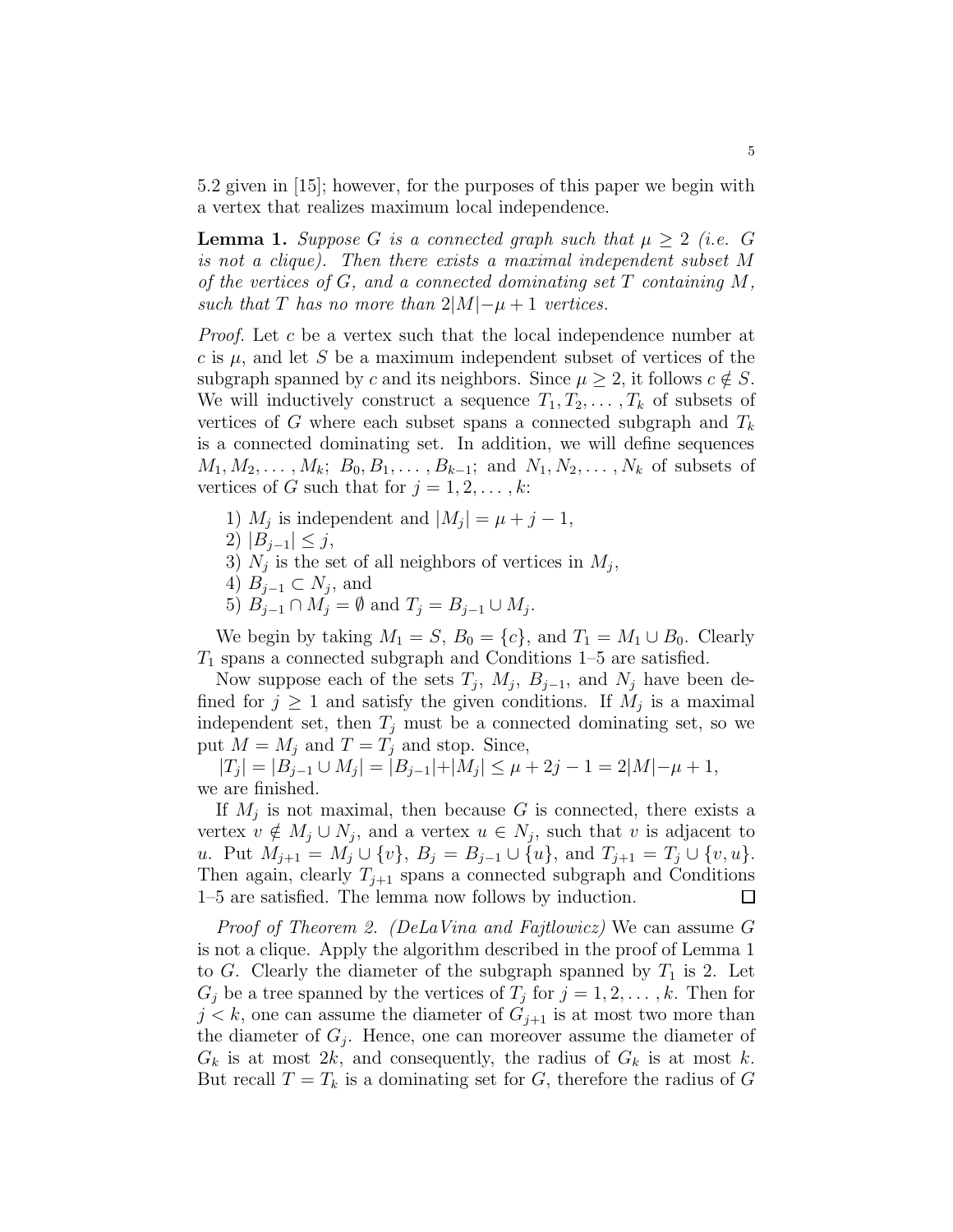

FIGURE 2.  $T_4$ , a counterexample to Conjecture 3

is at most  $k + 1$ . Finally, recall  $M = M_k$  is an independent set and  $|M_k| = \mu + k - 1$ . Thus,  $\alpha \ge |M| = \mu + k - 1 \ge \mu + r - 2$ .  $\Box$ 

Counterexamples to Conjecture 3. (DeLaVina and Waller) Consider a path  $P_{3k}$  with 3k vertices. Enumerate the vertices of  $P_{3k}$  from left to right as  $v_0, v_1, v_2, \ldots, v_{3k-1}$ . Let  $T_k$  be the tree on 4k vertices formed by attaching a single edge to  $P_{3k}$  at each of the vertices  $v_j$  where  $j = 1$ (mod 3). Thus  $T_1$  is a star with 3 endpoints;  $T_2$  is formed by taking two copies of  $T_1$  and adding a single edge from an endpoint of one of the stars to an endpoint of the other; and so forth. Figure 2 illustrates  $T_4$ . It is easy to convince oneself, by inspection, that

$$
r(T_4) + \rho(T_4) - \alpha(T_4) = 2.
$$

In general, though, in [4] it is shown that for the tree  $T_{2k}$ ,

$$
r(T_{2k})+\rho(T_{2k})-\alpha(T_{2k})=k.
$$

*Proof of Theorem 4.* Let P be a diametric path in T. Then we can choose two disjoint independent sets  $A$  and  $B$  from  $P$  whose size meets or exceeds the radius of  $T$ . Let  $F$  be the forest formed by deleting P from T. If F is empty, then  $\rho = 1$  and we are done. So suppose otherwise. Let  $L$  be a minimum path covering of  $F$ , and let  $S$  be a set formed by choosing one endpoint from each path in L. Thus S must be an independent set in  $T$ , for if not, then  $L$  is not minimum. Note also  $\rho \leq |S|+1$ . Let M be the vertices in S adjacent to vertices in A (with respect to  $T$ ), and likewise let N be the vertices in S adjacent to vertices in B. Clearly M an N are disjoint. Assume  $|M|>|N|$ . Then  $|S-N|\geq |N|$ . Note also  $B\cup (S-N)$  is an independent set in T. But,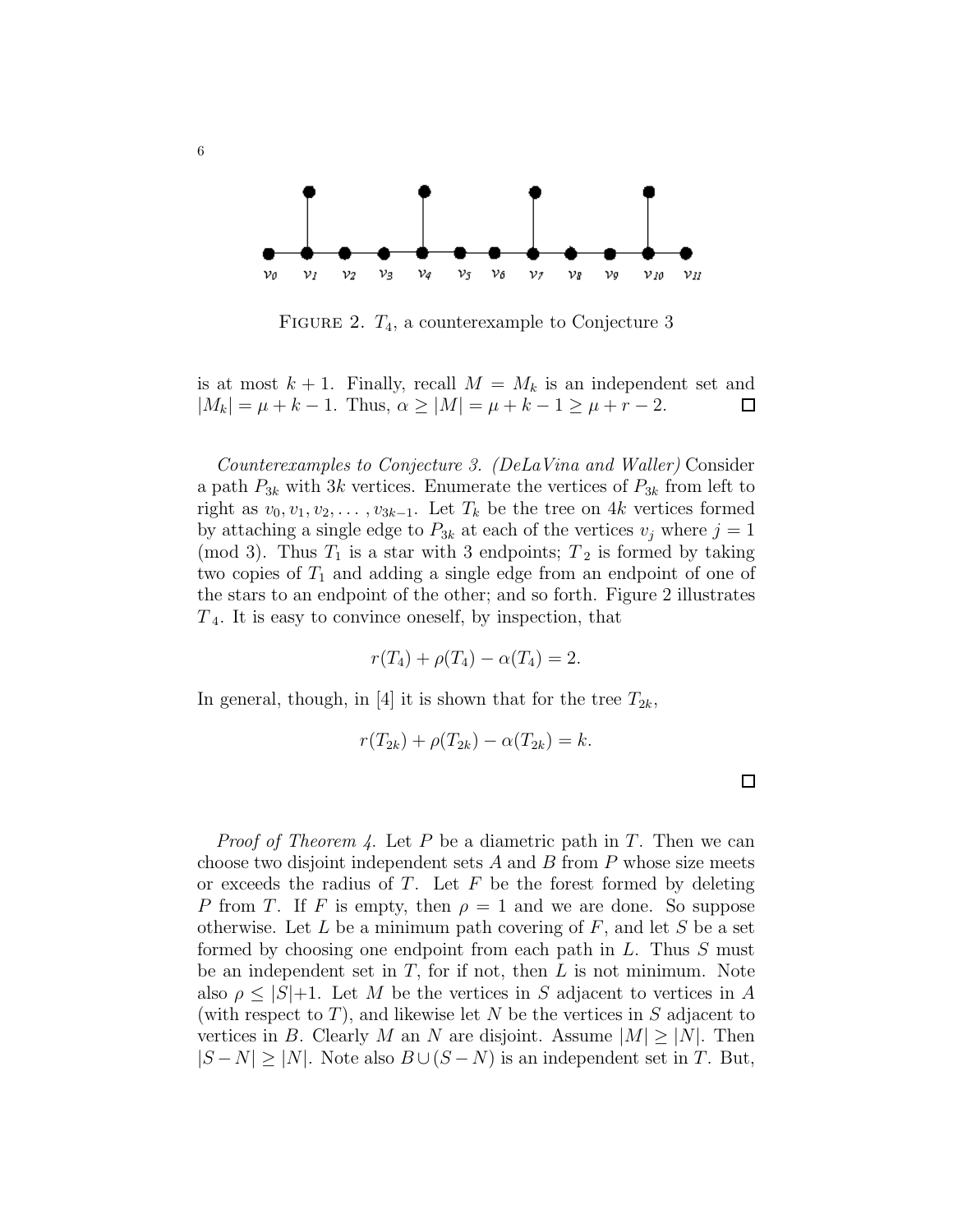$$
\alpha \ge |B \cup (S - N)| = |B| + |S - N|
$$
  
\n
$$
\ge r + \frac{|S - N| + |S - N| + 1 - 1}{2}
$$
  
\n
$$
\ge r + \frac{|S - N| + |N| + 1 - 1}{2}
$$
  
\n
$$
= r + \frac{|S| + 1 - 1}{2}
$$
  
\n
$$
\ge r + \frac{\rho - 1}{2}.
$$

#### 3. Other Conjectures of Graffiti

Graffiti generated numerous other conjectures regarding the independence number at the same time it generated Conjectures 4 and 5. The conjectures listed here are a few of the more interesting or simply stated of those.

# **Conjecture 6.** (Graffiti) Let G be a graph. Then  $\alpha \geq r + \ln(\rho).$ **Conjecture 7.** (Graffiti) Let G be a graph. Then  $\alpha \geq ln(r) + \rho$ .

**Conjecture 8.** (Graffiti) Let G be a graph. Then  $\alpha \geq ln(chromatic\ number\ of\ the\ complement).$ 

Although the previous conjecture is false, it is of interest because it suggests the classical problem of finding a minimal graph with (large) chromatic number  $\chi$  and (small) clique number  $\omega$ . (See, for instance, [16].) The complement of such a graph would be a counterexample.

Acknowledgments: The authors wish to thank the referee for comments regarding the origin of Conjecture 1; and L. Lovasz for permission to quote his result regarding Conjecture 3.

 $\Box$